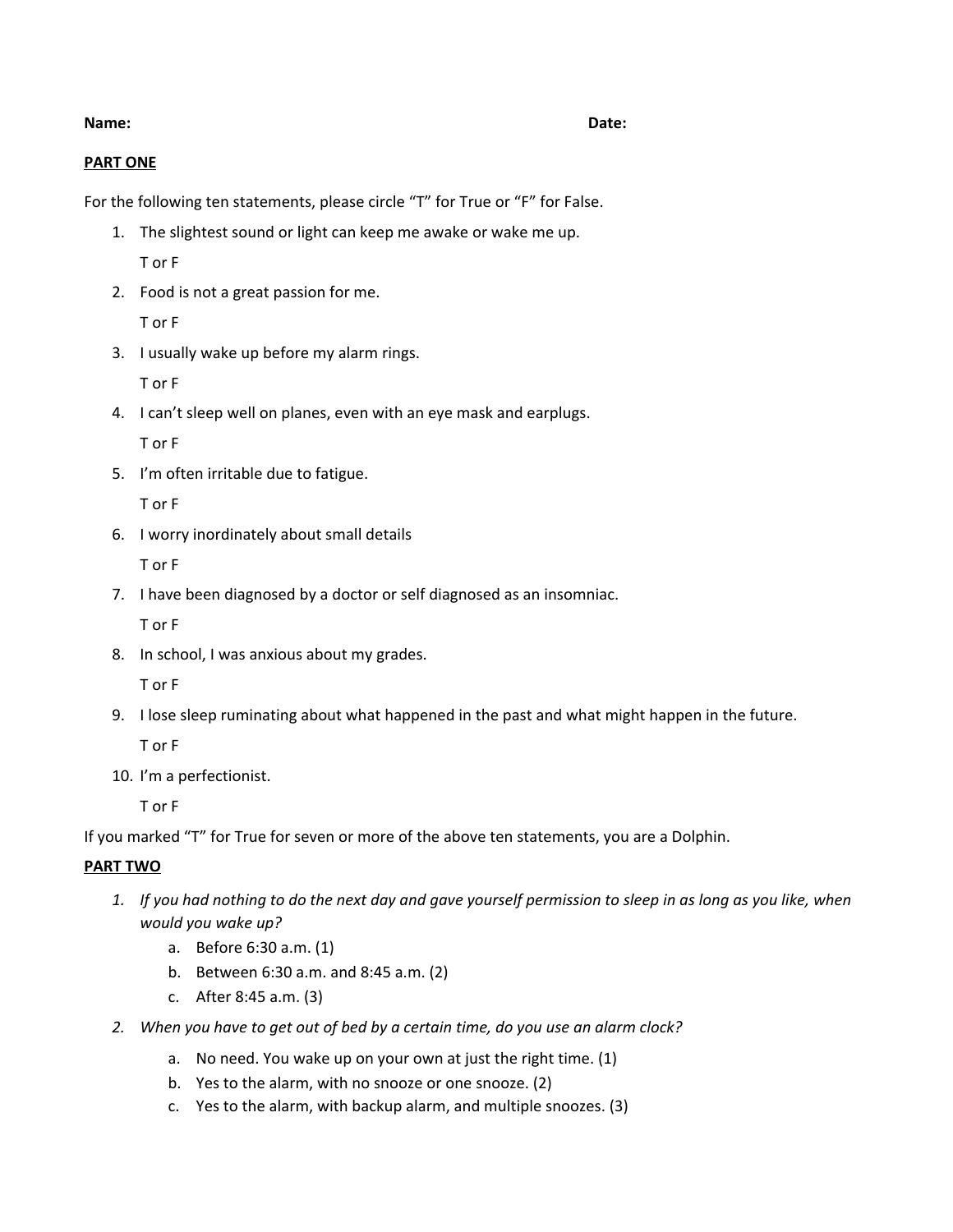- *3. When do you wake up on the weekends?*
	- a. The same time as your workweek schedule. (1)
	- b. Within forty-five to ninety minutes of your workweek schedule. (2)
	- c. Ninety minutes or more past your workweek schedule. (3)
- *4. How do you experience jet lag?*
	- a. You struggle with it, no matter what. (1)
	- b. You adjust within forty-eight hours. (2)
	- c. You adjust quickly, especially when traveling west. (3)
- *5. What's your favorite meal? (Think time of day more than the menu).*
	- a. Breakfast. (1)
	- b. Lunch. (2)
	- c. Dinner. (3)
- 6. If you were to flash back to high school and take the SAT again, when would you prefer to start the test *for maximum focus and concentration (not just to get it over with)?*
	- a. Early morning. (1)
	- b. Early afternoon. (2)
	- c. Mid-afternoon. (3)
- 7. If you could choose any time of the day to do an intense workout, when would you do it?
	- a. Before 8:00 a.m. (1)
	- b. Between 8:00 a.m. and 4:00 p.m. (2)
	- c. After 4:00 p.m. (3)
- *8. When are you most alert?*
	- a. One to two hours post wake-up. (1)
	- b. Two to four hours post wake-up. (2)
	- c. Four to six hours post wake-up. (3)
- *9. If you could choose your own five-hour workday, which block of consecutive hours would you choose?*
	- a. 4:00 a.m. to 9:00 a.m. (1)
	- b. 9:00 a.m. to 2:00 p.m. (2)
	- c. 4:00 p.m. to 9:00 p.m. (3)
- *10. Do you consider yourself*…
	- a. Left brained-that is, a strategic and analytical thinker. (1)
	- b. A balanced thinker. (2)
	- c. Right brained-that is, a creative and insightful thinker. (3)
- *11. Do you nap?*
	- a. Never. (1)
	- b. Sometimes on the weekend. (2)
	- c. If you took a nap, you'd be up all night. (3)
- 12. If you have to do two hours of hard physical labor, like moving furniture or chopping wood, when would *you choose to do it for maximum efficiency and safety (not just to get it over with)?*
	- a. 8:00 a.m. to 10:00 a.m. (1)
	- b. 11:00 a.m. to 1:00 p.m. (2)
	- c. 6:00 p.m. to 8:00 p.m. (3)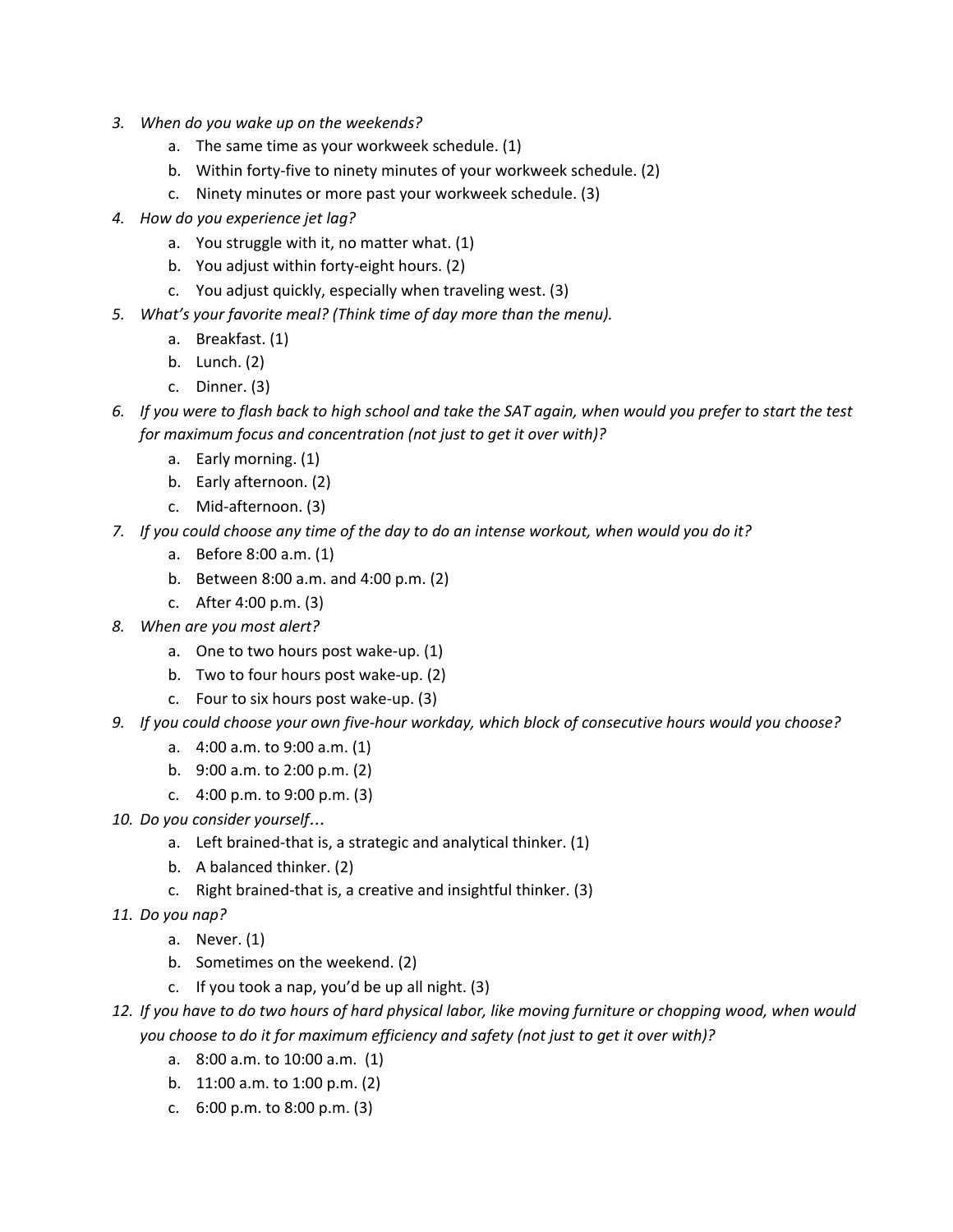- 13. *Regarding your overall health, which statement sounds like you?*
	- a. "I make healthy choices almost all the time." (1)
	- b. "I make healthy choices sometimes." (2)
	- c. "I struggle to make healthy choices." (3)
- *14. What's your comfort level with taking risks?*
	- a. Low. (1)
	- b. Medium. (2)
	- c. High. (3)
- *15. Do you consider yourself:*
	- a. Future-oriented with big plans and clear goals. (1)
	- b. Informed by the past, hopeful about the future, and aspiring to live in the moment. (2)
	- c. Present-oriented. It's all about what feels good now. (3)
- *16. How would you characterize yourself as a student?*
	- a. Stellar. (1)
	- b. Solid. (2)
	- c. Slacker. (3)
- *17. When you first wake up in the morning, are you*…
	- a. Bright-eyed. (1)
	- b. Dazed but not confused. (2)
	- c. Groggy, eyelids made of cement. (3)
- 18. *How would you describe your appetite within half an hour of waking?*
	- a. Very hungry. (1)
	- b. Hungry. (2)
	- c. Not at all hungry. (3)
- *19. How often do you suffer from insomnia symptoms?*
	- a. Rarely, only when adjusting to a new time zone. (1)
	- b. Occasionally, when going through a rough time or are stressed out. (2)
	- c. Chronically. It comes in waves. (3)
- *20. How would you describe your overall life satisfaction?*
	- a. High. (1)
	- b. Good. (2)
	- c. Low. (3)

### **SCORING**

*19 to 32: Lion*

*33 to 47: Bear*

*48 to 61: Wolf*